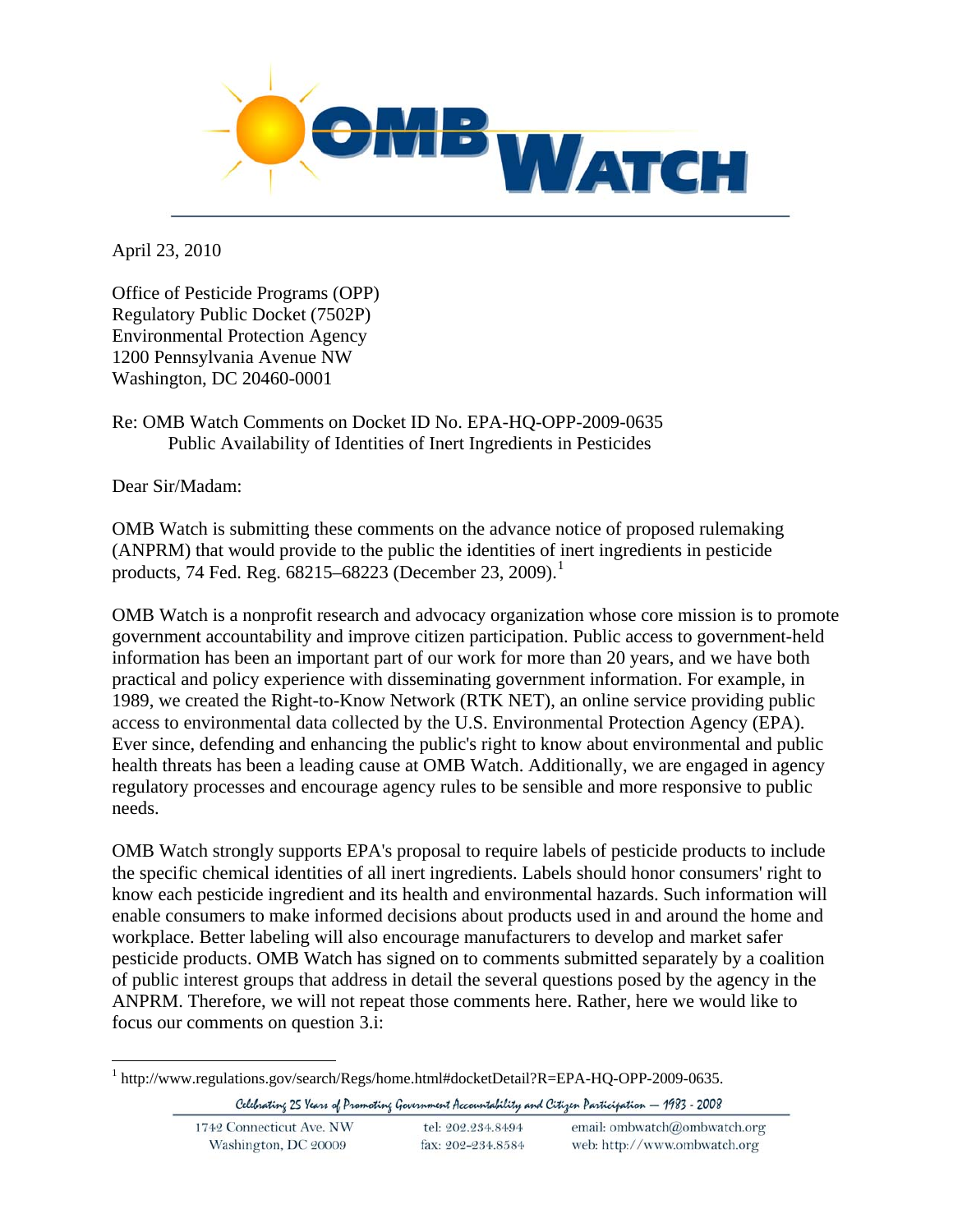*3.* Common issues*. EPA also solicits comment on the following issues, which apply to both hazard-based and non-hazard-based disclosure:* 

*i. Should disclosure of the inert ingredient identities be made elsewhere than on the label, such as in accompanying labeling materials, by a registrant-operated toll free telephone system, or on an EPA-maintained website? What information would be useful to provide on a website? What other alternative ways of communicating information to users about ingredients and safety of pesticides might be effective? What are the advantages and disadvantages of such alternatives?* 

The disclosure of ingredient identities must, at the very least, appear on the product label, and include the specific chemical name and the Chemical Abstracts Service (CAS) Registry Number for each ingredient. People are well accustomed to reading labels on food, cosmetics, and of course, pesticides, and they often regard labels as a convenient, reliable means for communicating the most important facts about a product. Beyond including the identities of inert ingredients, pesticide product labels should identify the health and environmental hazards of each ingredient.

Pesticide labels should identify health and environmental hazards of the ingredients, both active and inert, in a simple, easy-to-understand format. For example, the nonprofit organization Healthy Child Healthy World maintains a website that provides detailed information on the characteristics and risks of numerous chemicals.[2](#page-1-0) The website uses the terms "Danger," "Warning," and "Caution," along with a red triangle, orange diamond, and yellow circle, respectively, to summarize the threat from the chemicals.

Alternatively, the Environmental Working Group's (EWG) Skin Deep website provides colorcoded and numeric hazard ratings for cosmetic products and their ingredients, with green representing the lowest hazard, yellow a moderate hazard, and red the highest hazard, and "N/A" appears when insufficient data are available to make a hazard determination.<sup>[3](#page-1-1)</sup> EWG developed the rating system by combining known and suspected hazards associated with ingredients and products. Hazard ratings are shown using the color-coded low, moderate, or higher concern categories, combined with numeric rankings spanning those categories that range from 0 (low concern) to 10 (higher concern).

These are just two examples of effective, concise, easy-to-understand symbolism conveying hazard information to the general public. By requiring this information on product labels along with the chemical name and CAS number, EPA will allow product users to make better informed decisions to protect the safety of themselves, their families, their neighbors, and the environment.

As a complement to the use of symbols to communicate hazards, EPA should consider providing on the label a matrix that indicates the health and environmental hazard of each product ingredient. For example, ingredients that are known to cause birth defects, cancer, reproductive harm, or leach into ground water would show an "X" in the corresponding space. The matrix should also indicate for each ingredient when hazard data are unknown. One example of a

 $\overline{a}$ 

<span id="page-1-0"></span><sup>&</sup>lt;sup>2</sup> Healthy Child Healthy World, Chemical Profiles, http://healthychild.org/issues/chemical/.<br><sup>3</sup> Environmental Working Group, Skip Deep Cognetic Sofety Detabage, http://www.cognetic

<span id="page-1-1"></span>Environmental Working Group, Skin Deep Cosmetic Safety Database, http://www.cosmeticsdatabase.com/.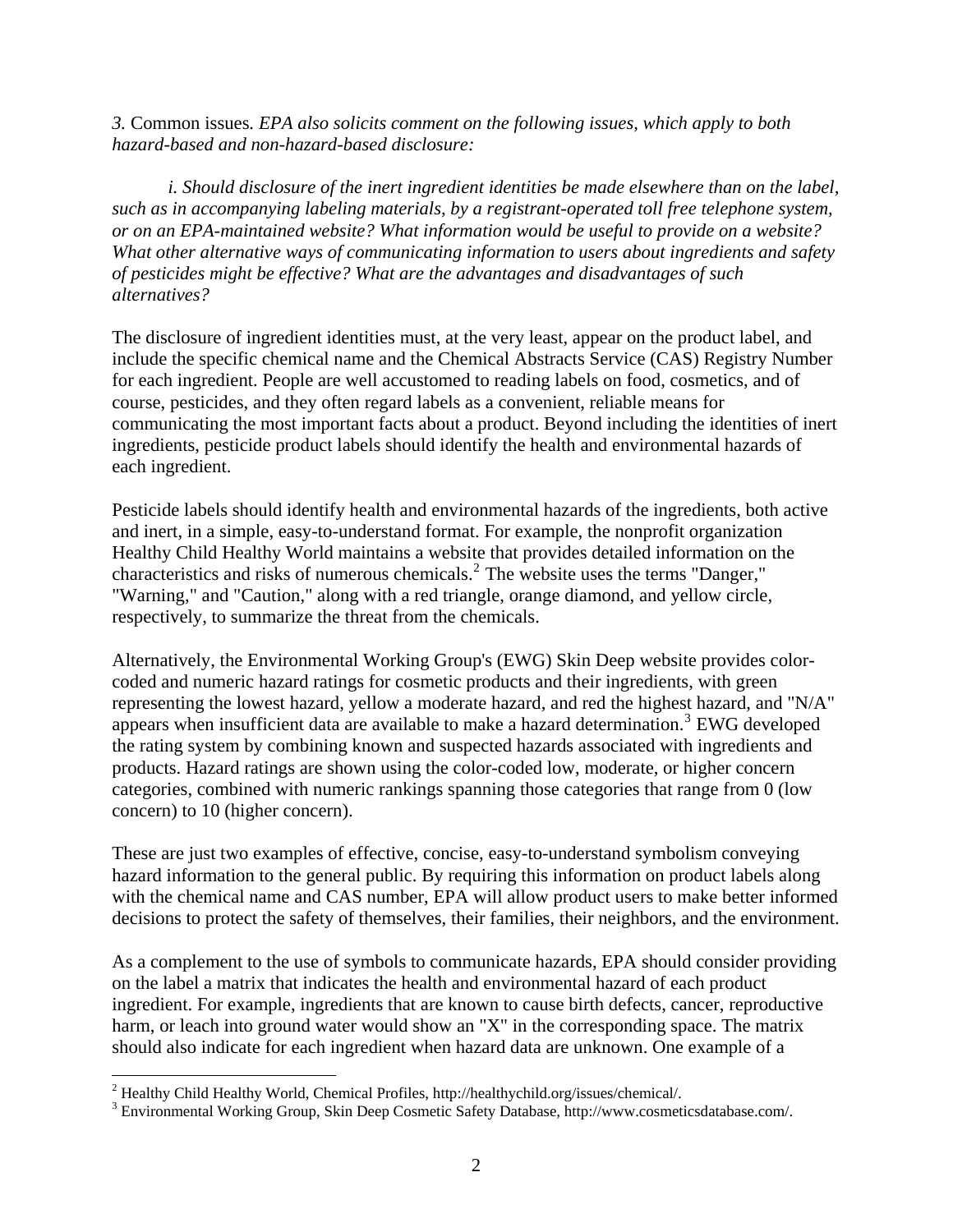rudimentary matrix was produced in 2000 for the Toxics Release Inventory.<sup>[4](#page-2-0)</sup> This multi-color table has a check mark under the appropriate headings for each chemical. Column headings identify carcinogens, developmental toxins, reproductive toxins, environmental toxins, and other similar chronic and acute effects.

Inert ingredients should be classified on the label using the more appropriate term "other ingredients," as EPA has encouraged registrants to do via PR Notice  $97-6.5$  $97-6.5$  The agency recognized in releasing that notice that "many consumers have a misleading impression of the term 'inert ingredient,' believing it to indicate water or other harmless ingredients." Pesticide labels should not continue to confuse the public in this manner once inert ingredients are required to be listed.

## **Pesticide Information Website**

The EPA should create and keep up to date a searchable, interactive public website that provides, in addition to the information appearing on the label, further information of use to the public. A website is a convenient, common, efficient way to allow citizens to gather as much ingredient information as is known. Such a website, which should be available in English, Spanish, and any other appropriate languages, should provide links to more detailed data on each chemical, such as the chemical profiles and related data available from the Agency for Toxic Substances and Disease Registry (ATSDR), $^6$  $^6$  Occupational Safety and Health Administration (OSHA), $^7$  $^7$  the Integrated Risk Information System (IRIS),<sup>[8](#page-2-4)</sup> and the National Pesticide Information Center (NPIC).<sup>[9](#page-2-5)</sup> The address of this website should be printed on the pesticide product label.

Similar to what should appear on the product label, a pesticide ingredient information website should provide easy-to-understand descriptions of the potential hazards of ingredients and include easily recognized symbols that convey hazard information. The agency should incorporate the most advanced interactive Web technologies to maximize the website's usability and usefulness.

The EPA has already demonstrated an interest in and ability to exploit new Internet technologies to create interactive websites that provide users with extensive search capabilities, valuable data visualizations, mapping capabilities, and easy connections to numerous datasets.<sup>[10](#page-2-6)</sup> Use of these technologies breaks down barriers to public access to government-held information and encourages the public to take a more active role in protecting the health of the environment on which we all depend.

1

<span id="page-2-0"></span><sup>&</sup>lt;sup>4</sup> See Table 1 - Toxicity Data by Category for Chemicals Listed under EPCRA Section 313, available on the EPA website: http://www.epa.gov/tri/trichemicals/hazardinfo/hazard\_categories.pdf. For more information, see http://www.epa.gov/tri/trichemicals/hazardinfo/hazard\_cx.htm. 5

<span id="page-2-1"></span> $<sup>5</sup>$  Pesticide Registration (PR) Notice 97-6: Use of Term "Inert" in the Label Ingredients Statement.</sup>

http://www.epa.gov/PR\_Notices/pr97-6.html.

<span id="page-2-2"></span><sup>6</sup> ATSDR Substances A–Z Listing, http://www.atsdr.cdc.gov/substances/index.asp.

<span id="page-2-3"></span><sup>7</sup> OSHA Chemical Sampling Information, http://www.osha.gov/dts/chemicalsampling/toc/toc\_chemsamp.html.

<span id="page-2-4"></span> $\frac{8}{9}$  IRIS Advanced Search, http://www.epa.gov/ncea/iris/search\_keyword.htm.

<span id="page-2-5"></span>http://npic.orst.edu/about.html.

<span id="page-2-6"></span><sup>&</sup>lt;sup>10</sup> See, for example, EPA's MyEnvironment searchable website, http://www.epa.gov/myenvironment/.